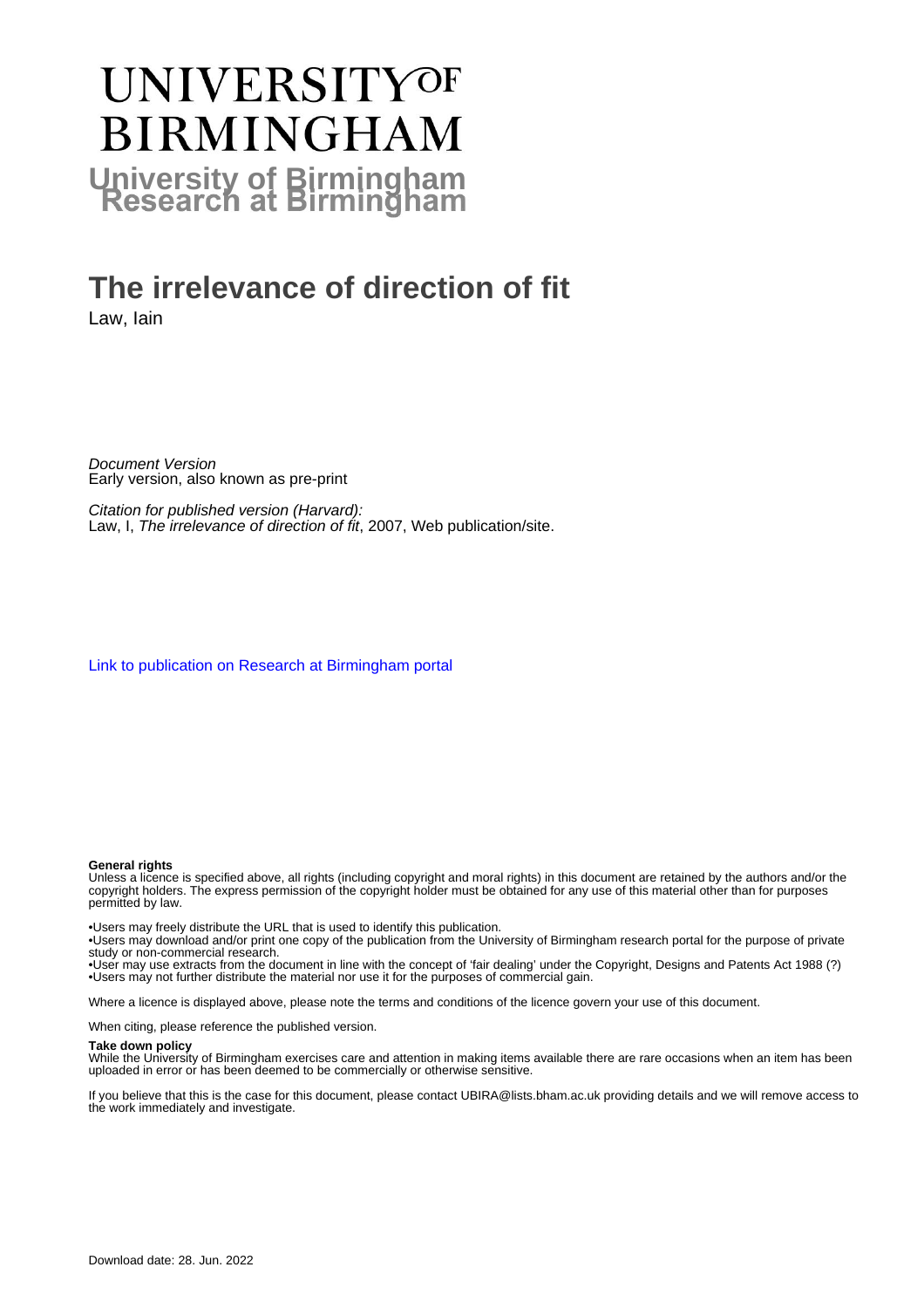### The Irrelevance of Direction of Fit

Iain Law

University of Birmingham Edgbaston Birmingham B15 2TT

i.law@bham.ac.uk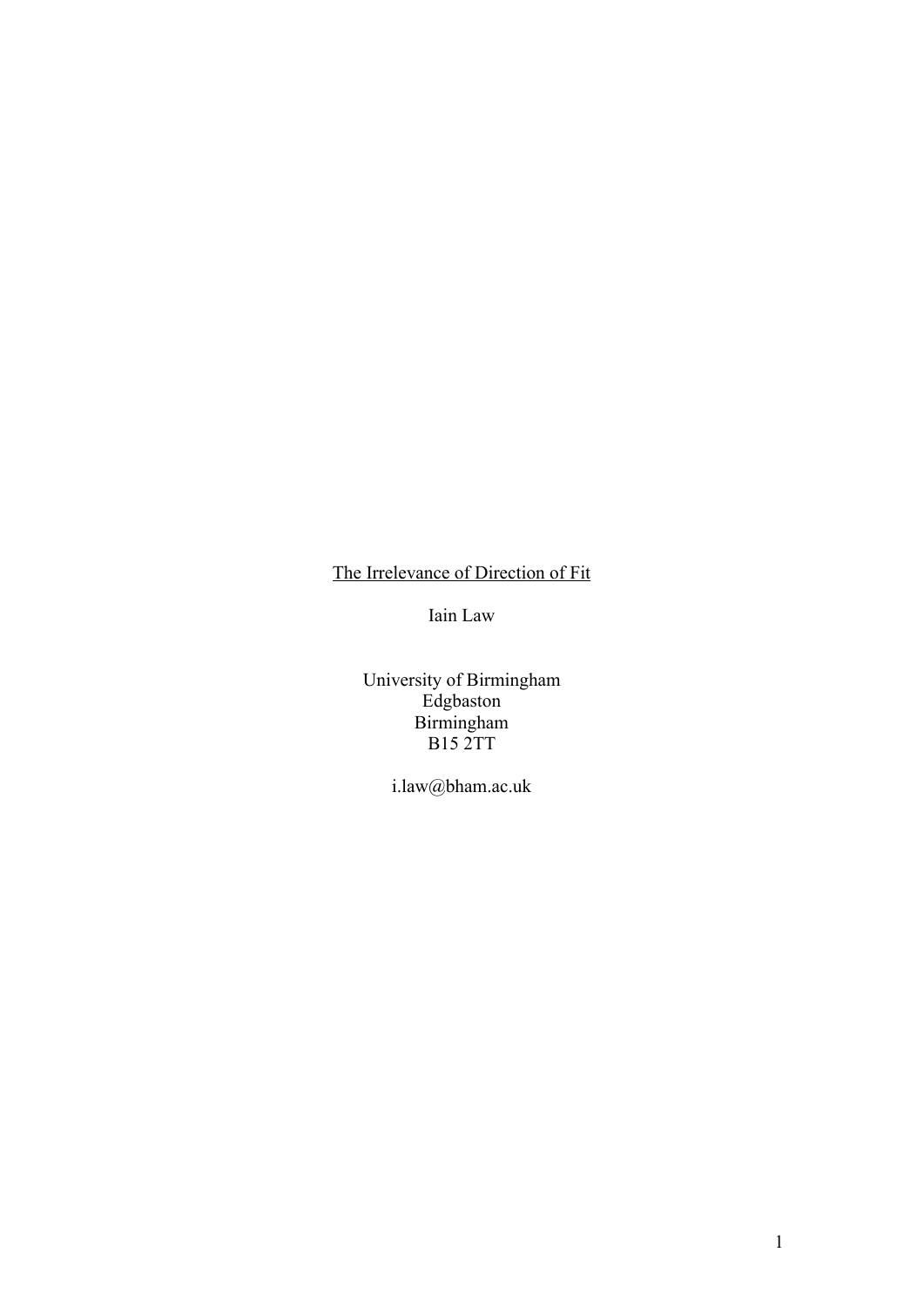#### The Irrelevance of Direction of Fit

The so-called 'Humean' view of motivation is pretty standard in the Philosophy of Mind. Its most prominent contemporary defender, Michael Smith, calls it a 'dogma'. Humeans believe in a strict divide between beliefs and desires. Beliefs have no intrinsic motivating force: I may believe anything at all, but only with the contribution of a separate desire will I be motivated to act. This claim should be broadened out to include all cognitive states (belief, knowledge…). The Humean claim is that cognitive states are wholly lacking in conative power. If some beliefs seem to us to motivate action, that can only be due to a contingent association with a separate conative state.

Humeans don't deny that such contingent connections between belief and motivation occur. They're very commonplace: if you were to acquire the belief that the building you're in is one fire, you'd immediately be motivated to do various things: to call the fire service, to warn others, to leave the building. Humeans are happy to accept contingent connections between belief and motivation. These connections may be sufficiently powerful and immediate that it would be very difficult for an agent to break the connection. This poses no problem for the Humean, since they merely want to insist that the belief is not necessarily linked to the motivation; that for an agent to be motivated there must be a separate mental state present: a desire.

One way to argue on behalf of the Humeans is to appeal to the 'direction of fit' of beliefs and desires<sup>1</sup>. Both beliefs and desires may  $\hat{f}$  fit' the world, or not. If I have a false belief, my belief fails to fit the world. If I have an unfulfilled desire, there is a similar lack of fit. Beliefs and desires differ, it is suggested, in the 'direction' in which this 'fitting' relation operates. If my belief is false, it is the belief that fails to fit the world. If my desire is unfulfilled, it is the world that fails to fit with my desire.

The argument is that:

- 1. Cognitive states have the first direction of fit.
- 2. Motivational states have the second direction of fit.
- 3. No single mental state could have both directions of fit.
- 4. So no cognitive state can be a motivational state.

Resistance to this argument tends to focus on the third of these premises. Why we may not conceive of mental states that are at once both cognitive and conative? One well-known attack on this premise is M.O. Little's. Her elegant argument relies on the thought that a single mental state may have two contents, each with a different direction of fit.<sup>2</sup> My argument in this paper does not. I will explain how it can be that a mental state with a single propositional content can have both directions of fit, something that Smith says is 'just plain incoherent'<sup>3</sup>. The way in which Humeans defend the premise differs depending on whether they wish to adopt a normative notion of 'direction of fit', or a non-normative one.

 $\frac{1}{1}$ <sup>1</sup> This argument can be found in Smith, 1994, 111-125<sup>2</sup> Little, 1997, 64

<sup>&</sup>lt;sup>3</sup> Smith, 1994, 118.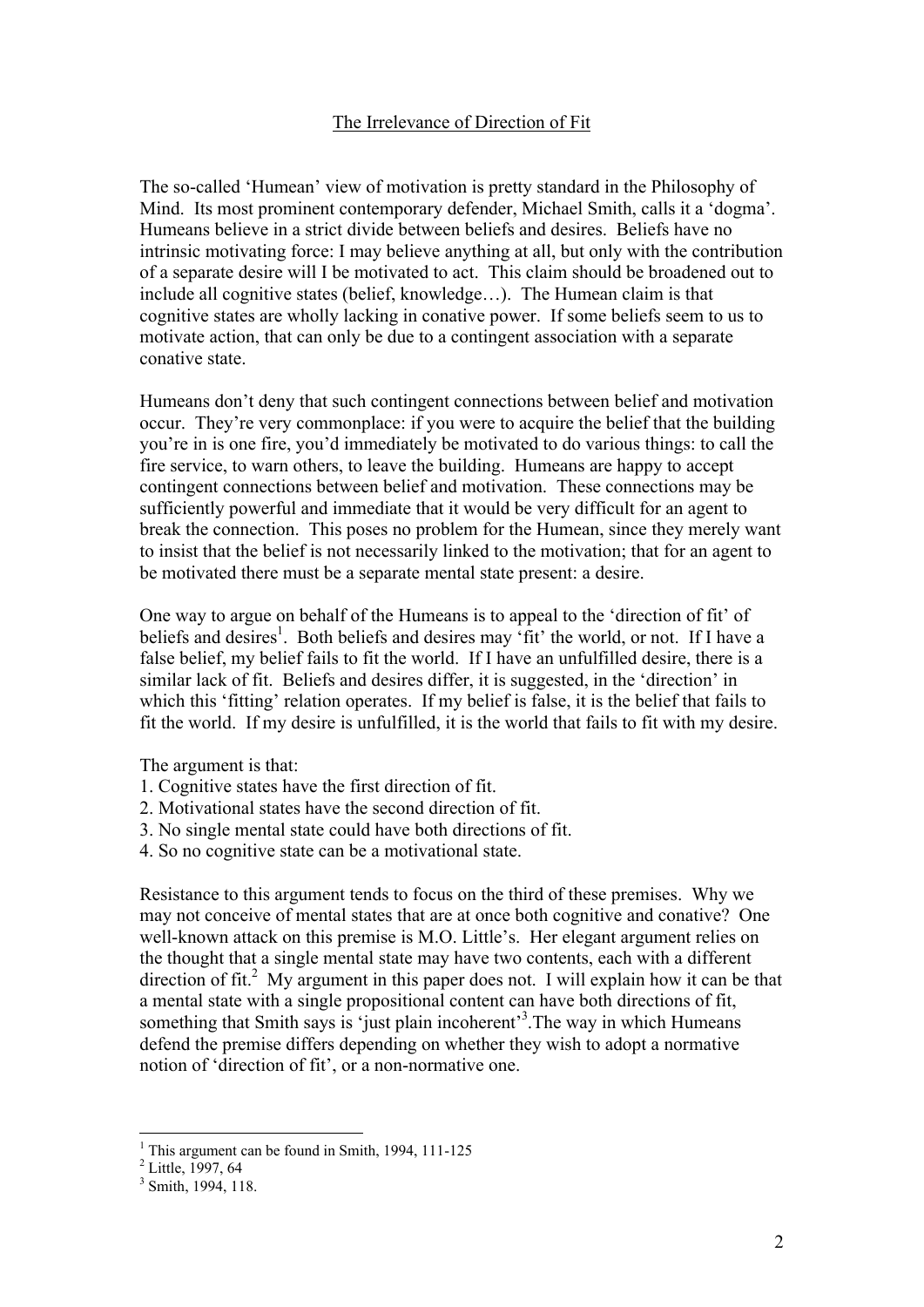In explaining the idea of direction of fit, it's hard to avoid using normative terms<sup>4</sup>. It's natural to say that the cognitive states *ought* to fit the world, but that this is not true of conative states (notice that it's a lot less comfortable to say that the world ought to fit conative states, since it is all too easy to think of desires that ought not to be satisfied – this is, I suggest, a significant fact which I'll be returning to).

Michael Smith is careful to avoid a normative construal of the distinction. This is because of the eventual purpose to which he wishes to put the Humean result, but that needn't bother us here.<sup>5</sup> He instead characterises the distinction as 'a difference in the counterfactual dependence of a belief that p and a desire that p on a perception with the content that not p: a belief that p tends to go out of existence in the presence of a perception with the content that not p; whereas a desire that p tends to endure, disposing the subject in that state to bring it about that p.<sup>56</sup>

Smith's non-normative version of the distinction doesn't work, since it fails to capture the intended difference. There are examples of both cognitive and conative states that fail to behave in the way that he describes. Think of the belief that you're going to fall from a high place: it can persist even though you perceive the solidity of the things holding you up. Psychologists and psychiatrists have documented many cases of delusional patients whose beliefs are resistant to correction<sup>7</sup>. There are examples of desires, too, which fail to persist as Smith says they tend to. 'Adaptive preferences' are desires that alter in the face of the perception that they will not be fulfilled. For example, Amartya Sen has reported on subjective perception of health in Indian men and women.<sup>8</sup> Indian women typically rated their health as better than the men, despite the fact that they were no healthier from a third-person perspective. Sen suggests that their level of contentment with relatively poor health is a product of their knowledge that health care was less readily available to them than it was to the men. Their preferences have adapted to fit the realities of the situation: knowing that they will not receive good health care, their desire for it goes out of existence.

It may be possible to defend Smith's use of a non-normative notion of direction-of-fit as a way of separating beliefs and desires. For he says not that a belief will go out of existence in the presence of the perception of contradictory evidence, but that 'a belief that p *tends* to go out of existence in the presence of a perception with the content that not p; whereas a desire that p *tends* to endure…'.9 Does this mean that my criticism of his account mis-fires?

This perhaps depends on how we are to understand the words 'tends to'. Obviously Smith cannot mean by this merely that usually beliefs behave in this way, but that

 $\frac{1}{4}$ <sup>4</sup> See for instance Mark Platts' well-known introduction of the term: 'Beliefs aim at the true, and their being true is their fitting the world; falsity is a decisive failing in a belief, and false beliefs should be discarded; beliefs should be changed to fit with the world, not vice versa. Desires aim at realization, and their realization is the world fitting with them; the fact that the indicative content of a desire is not realized in the world is not yet a failing *in the desire*, and not yet reason to discard the desire; the world, crudely, should be changed to fit with our desires, not vice versa.' Platts, 1979, 256-7

 $<sup>5</sup>$  His reason, briefly, is that he wishes to employ these concepts in an analysis of normative judgement,</sup> and thus cannot appeal to normative notions for fear of circularity.

 $6$  Smith, 1994, 115

<sup>7</sup> For excellent discussion see Bortolotti 2005, 192-198

<sup>8</sup> Sen, quoted in Nussbaum, 2000, 139

<sup>&</sup>lt;sup>9</sup> Smith, 1994, 115. Emphasis added.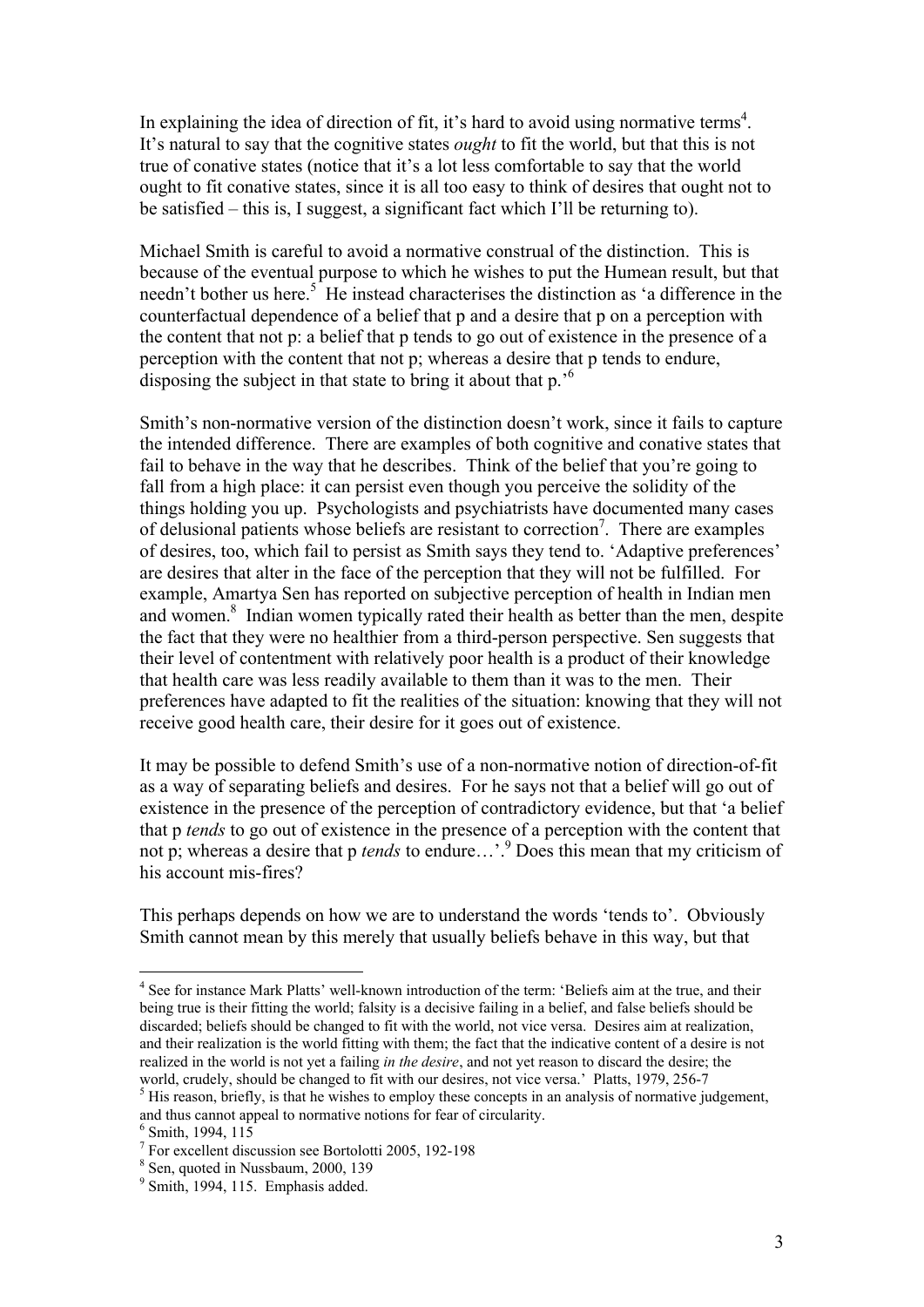sometimes they do not, or that most beliefs have this tendency, but that some do not. At least, he cannot mean this if we are to be able to take this as telling us what it is for a given mental state to be a belief rather than something else. Smith presents having direction of fit, understood in this dispositional way, as being definitive of belief, as capturing the essence of what it is to be a belief. That being the case, he cannot allow that some beliefs simply fail to have the feature in question. That would mean that there was something else that defined belief: some other criterion for being a belief. If there was some other criterion, of course he could then claim that most beliefs go out of existence in the face of contradictory perceptions. But the claim would then have lost its interest for us.

A better guess as to what Smith means is that each and every belief has a tendency, i.e. a disposition, to go out of existence in the presence of a contradictory perception. But just as other dispositions may sometimes fail to manifest themselves when something interferes with the conditions that normally produce the characteristic behaviour, so the disposition to go out of existence may be subject to interfering conditions. So, for example, sugar is soluble in water. This means that it has a disposition: to dissolve when immersed in water. But if a particular sample of sugar should fail to dissolve in water, that does not mean that it isn't sugar – it means that something interfered with the manifestation of its disposition to dissolve. Perhaps the water was already saturated with sugar, for example. Likewise, although a particular belief fails to go out of existence when I have a perception with contradictory content, this does not necessarily mean that my belief lacked the relevant disposition. It may instead mean that in this case something prevents this disposition from being manifested, even though it is present. Thus Smith can still claim that each and every belief has the relevant disposition. That doesn't commit him to saying that there are no circumstances under which it fails to be manifested.

I don't think that this response works for Smith. There are examples of beliefs to which we have no reason to ascribe the relevant tendency. Suppose that I wish to illustrate the Muller-Lyer illusion to my students. I carefully draw on the board two parallel lines of equal length, using a metre-stick. I pause to check that they are the same length, and that they look the same length. Then I add the necessary lines at the ends of the parallel lines. Stepping back and looking again, the parallel lines now seem to me to be different in length. But I still believe that they are the same length. My belief that they are the same length persists in existence despite the fact that I have a perception that they are not the same length. It's the same for other visual illusions. If I look at a version of the 'rotating snakes' illusion, it seems to me that some parts of the image are in motion in relation to other parts. But I persist in my belief that no part of the image is in motion. It seems that my beliefs about those lines and about that image, do not have the tendency Smith claims that all beliefs have.

So much for Smith's attempt to cash out the notion of direction-of-fit in nonnormative terms. But what of a normative account of direction-of-fit? Isn't such an account made more plausible by the fact that all the counter-examples to Smith that were just mentioned are examples of beliefs and desires that are in some way defective (or, in the illusion cases, perceptions that are defective)? This suggests that even if we cannot say for all beliefs that they are states that will go out of existence in the face of contrary perception, we can perhaps say that they are states that *ought to* go out of existence in the face of contrary perception. But even this is not true, as the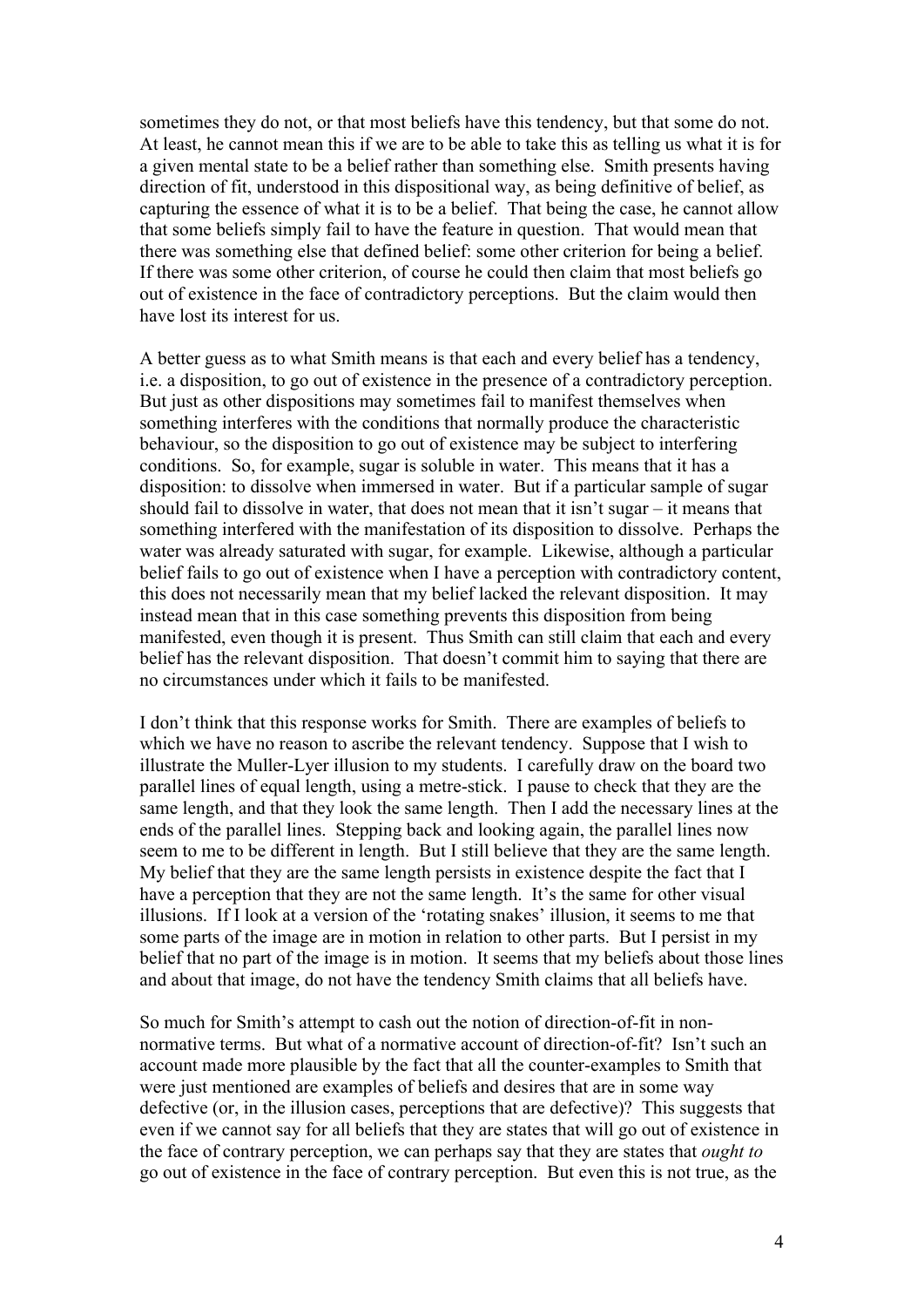case of visual illusions proves. Take the illusion that straight lines on a background of curved lines are themselves curved. After measuring, I believe that they are straight, and I ought to continue to believe this even though they continue to look curved. This suggests that beliefs ought to go out of existence only in the face of *veridical* contrary perceptions, or in the face of contrary perceptions that we have no independent reason to doubt. This seems right to me, but it means nothing more than the familiar thought that we should proportion our beliefs to the evidence.

Desires, on the other hand, are obviously not related to perceptions or to evidence like this. If I want to have cake, a perception that I do not have any doesn't mean that I ought to stop wanting some. Does this mean that the Humean argument is successful? I do not think so. We have identified a difference between being-a-belief and beinga-desire: established that these are distinct properties, but we have not yet shown that it is impossible for a single mental state to share these properties. It may look as though that is what has been shown, but only if we are careless. We need to be clear about what sorts of norms govern the two kinds of state.

For the Humean argument to work, the same sort of norm must apply on both sides of the distinction. For it is perfectly possible for a single state to exhibit both directions of fit if that state's reason to change and reason to remain unchanged are different sorts of reason. Here's an example: I will give you a vast sum of money if you believe that pixies are marching along the nearest wall. This is an instance of the familiar story in which some great reward will come to you if you can succeed in believing that *p* (*p* being something that you do not at present believe and indeed have evidence against). Suppose that you succeed – what shall we say of your belief that *p*? It is a state that you have epistemic reason to change, but one which you have prudential reason to maintain. You both ought to change it and ought to keep it, but this is no contradiction since these are two entirely different sorts of 'ought'.

Recall a comment I made above: it doesn't seem correct to say that a desire ought to persist in the face of a perception that the desire is not currently satisfied. Surely discomfort with saying this is rooted in disquiet about the content of the desire. Before we're prepared to say whether it should persist, we want to know what it is a desire for. What desires a person ought to have is a matter of prudential and moral norms, not epistemic ones.<sup>10</sup> This means that there is no conflict between having the two directions of fit: it is simply a product of beliefs and desires being governed by different norms. There's no reason to think that a unitary state cannot be subject to two different sets of norms that pull in different directions.

This means that there is no reason to accept premise three of the Humean's argument.<sup>11</sup> To say that beliefs and desires have different directions of fit is to say no more than that they are subject to different sorts of norms in different sorts of way. In

<sup>&</sup>lt;sup>10</sup> This ceases to be so if we consider the indirect application of norms. So, epistemic norms may make it valuable to want to know things, because such a desire serves epistemic goals. Interestingly, this reveals the way in which even a single kind of norm may pull in two ways: imagine a belief that it is useful for an enquirer to have (i.e. it helps her to acquire knowledge) even though there is no evidence for the belief, or even though it is in fact false. In such a case, she has direct epistemic reason to lose the belief, and indirect reason to keep it.

<sup>&</sup>lt;sup>11</sup> We can reject premise three without needing to make Little's move of claiming that a single mental state can have two contents, and thus two directions of fit. I have shown that even a single content can have two directions of fit, since a single content can be subject to more than one set of norms.